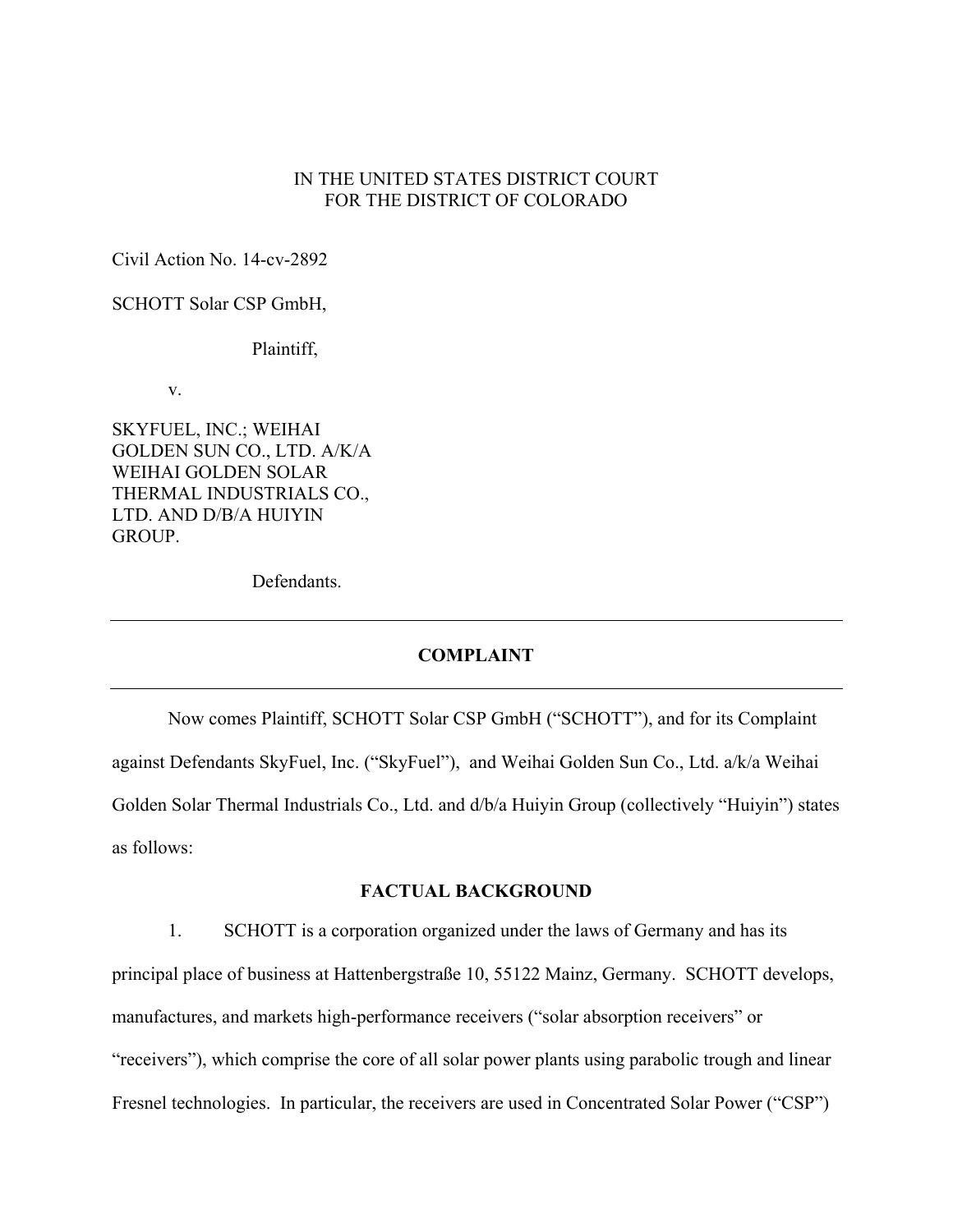systems using parabolic trough technologies, which are generally U-shaped (parabolic) reflectors (focusing mirrors) that have oil-filled receivers running along a focal point. In operation, the parabolic troughs focus the sunlight onto the receivers to generate heat, which in turn is used to generate electricity.

2. Upon information and belief, Huiyin is a corporation organized under the laws of the People's Republic of China and has its headquarters at Room 810–811, Block A, Fudun Center, No. 58, East 3rd Ring Road, Chaoyang District, Beijing, China 100022, and a place of business at North of Gaodao Road,West of Longhai Road, Xiaoguan Town, Wendeng City, Shandong Province, China 264402. Huiyin also manufactures and sells solar absorption receivers for CSP systems using parabolic trough technologies and competes directly with SCHOTT.

3. SkyFuel is a corporation organized under the laws of the State of Delaware and has its principal place of business at 18300 West Highway 72, Arvada, Colorado 80007. SkyFuel makes parabolic trough solar concentrators under the trade name SkyTrough<sup>®</sup> for use in utility grade solar thermal power plants for generating electricity or for industrial process heat applications. SkyFuel buys solar absorption receivers from third-party manufacturers to build CSP systems. SkyFuel installs CSP systems in the United States.

4. U.S. Patent No. 7,013,887 ("the '887 Patent") is entitled Absorber Pipe for Solar Heating Applications and was issued by the United States Patent and Trademark Office on March 21, 2006. A true and correct copy of the '887 Patent is attached as Exhibit A to this Complaint.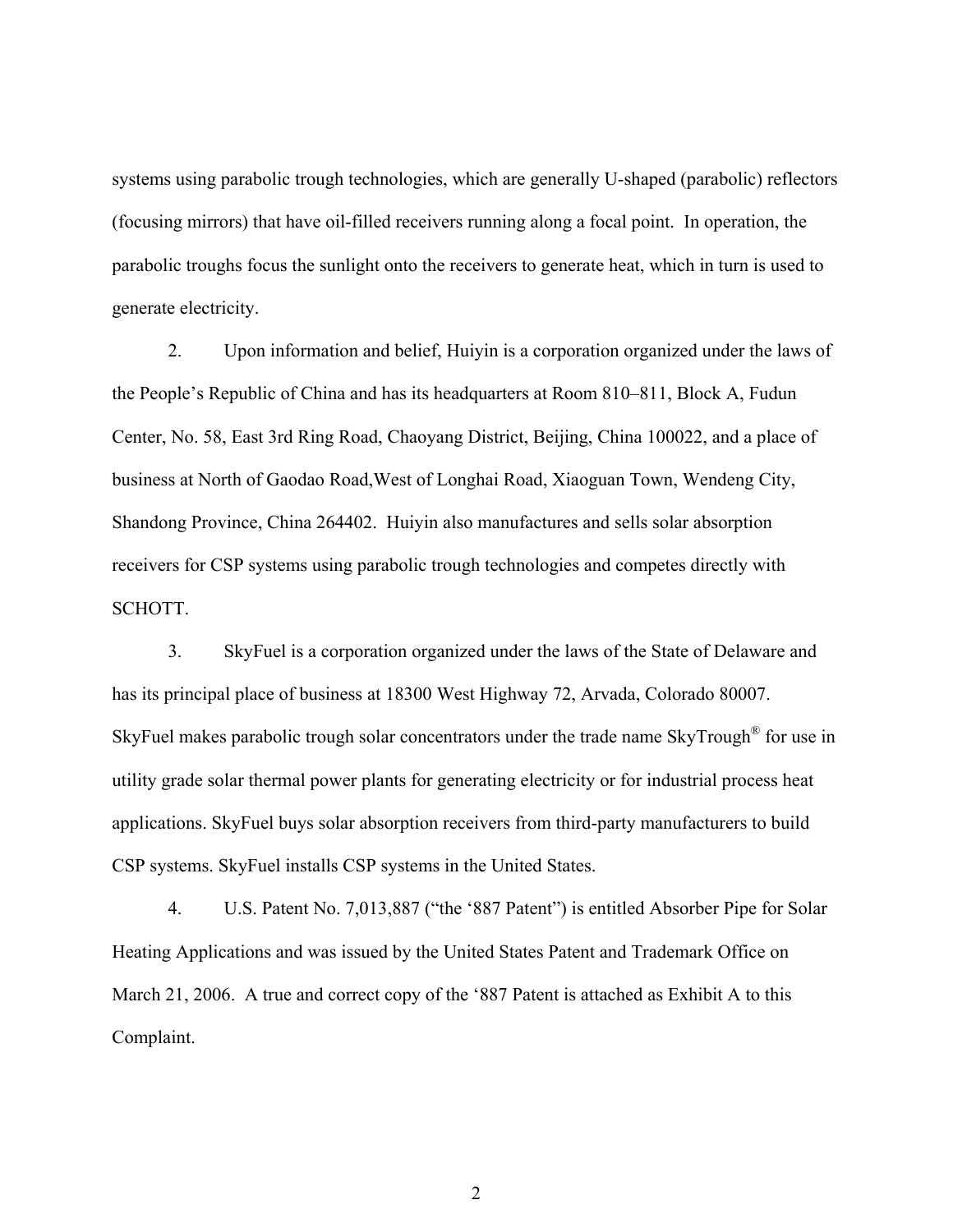5. The '887 Patent is directed to an absorber pipe, that is, a receiver, for a parabolic collector for a solar heat collecting apparatus.

6. SCHOTT is the assignee and rightful owner of the '887 Patent. A copy of the assignment was recorded in the United States Patent and Trademark Office on October 17, 2014, at reel 033972 frame 0994.

7. SkyFuel built and installed a CSP system for Enel Green Power North America, Inc. ("EGP-NA"). Specifically, SkyFuel installed a CSP system at EGP-NA's Stillwater site in Fallon, Nevada.

8. On information and belief, Huiyin sells and offers for sale solar absorption receivers in the United States and in this judicial district. Specifically, Huiyin sold its receivers to SkyFuel, directly or indirectly through one of SkyFuel's affiliated entities, which SkyFuel used to build the CSP system that it installed in EGP-NA's Stillwater solar-geothermal power plant located in Nevada.

### **JURISDICTION AND VENUE**

9. This action arises under the patent laws of the United States 35 U.S.C. § 1 *et seq*. This Court has subject matter jurisdiction over this action under 28 U.S.C. § 1331, § 1332, and § 1338(a). The amount in controversy exceeds \$75,000.

10. This Court has personal jurisdiction over SkyFuel because it is a citizen of Colorado for jurisdictional purposes.

11. This Court has personal jurisdiction over Huiyin because Huiyin has purposefully directed its activities to Colorado by selling its solar absorption receivers to SkyFuel, SCHOTT's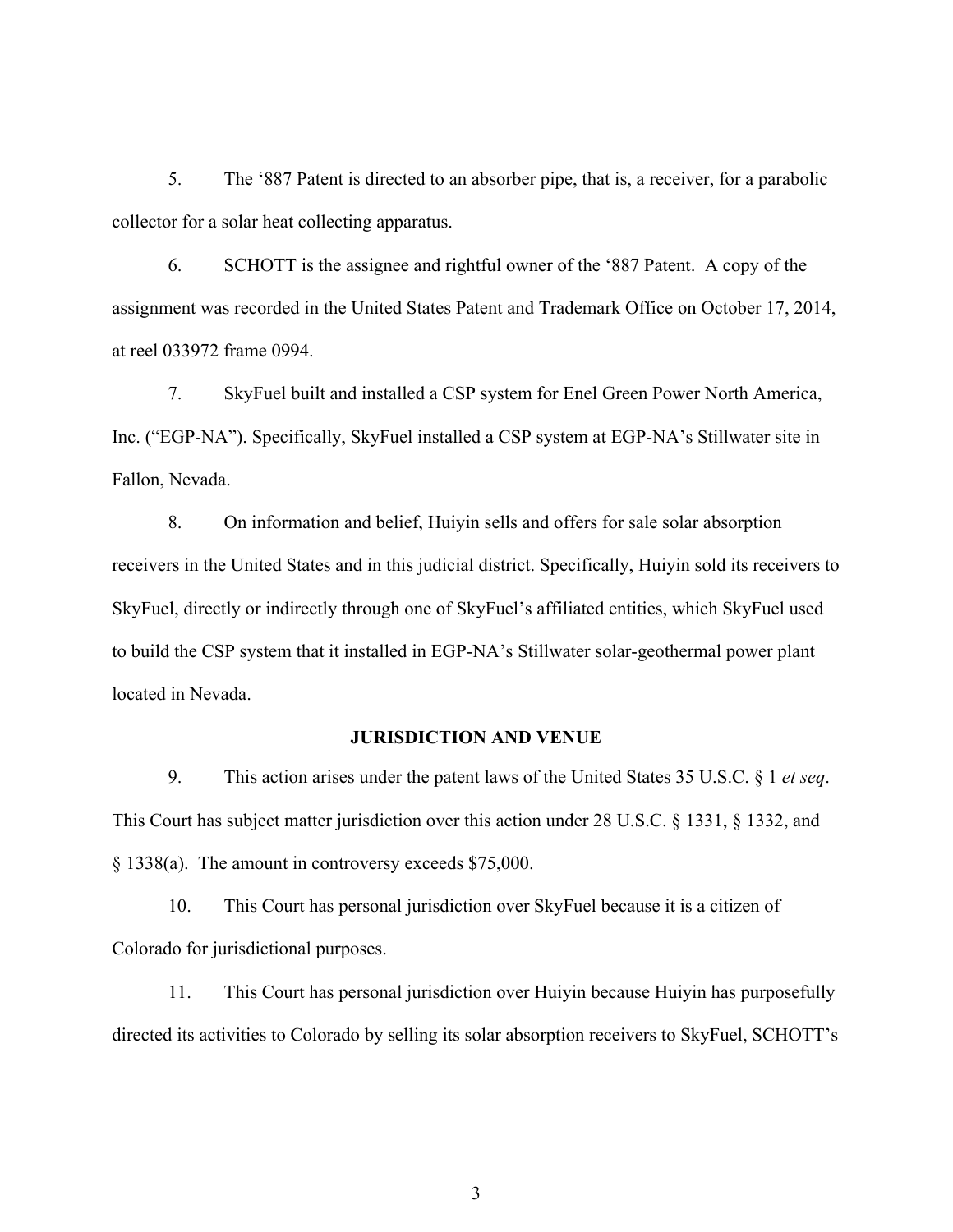claim for patent infringement arises out of Huiyin's sale of its receivers to SkyFuel, and it would be reasonable and fair for this Court to exercise jurisdiction over Huiyin.

12. Venue is proper in this district pursuant to 28 U.S.C. § 1391(b) and 28 U.S.C. § 1400(b) because Huiyin and SkyFuel reside in this district and have committed acts of infringement in this district.

## **COUNT 1 — PATENT INFRINGEMENT BY HUIYIN**

13. SCHOTT restates and incorporates by reference the allegations in paragraphs 1 to 12 of this Complaint as if fully set forth here.

14. Defendant Huiyin, by itself, and through its subsidiaries, affiliates, and/or agents has infringed and continues to infringe literally or under the doctrine of equivalents at least one claim of the '887 Patent by selling and offering to sell solar absorption receivers in the United States and in this district. Huiyin's infringing products include the receivers it sold to SkyFuel that SkyFuel used to build and install the CSP system for EGP-NA's Stillwater solar-geothermal power plant located in Nevada. These products infringe at least claims 1 and 14 of the '887 Patent. Unless enjoined by the Court, Huiyin will continue to infringe the '887 Patent.

15. On information and belief, Huiyin sold and offered to sell its solar absorption receivers to SkyFuel.

16. Huiyin's solar absorption receivers are especially made or especially adapted for CSP systems, in particular, systems that use parabolic trough technologies.

17. Huiyin's solar absorption receivers are not a staple article or commodity of commerce suitable for substantial non-infringing use.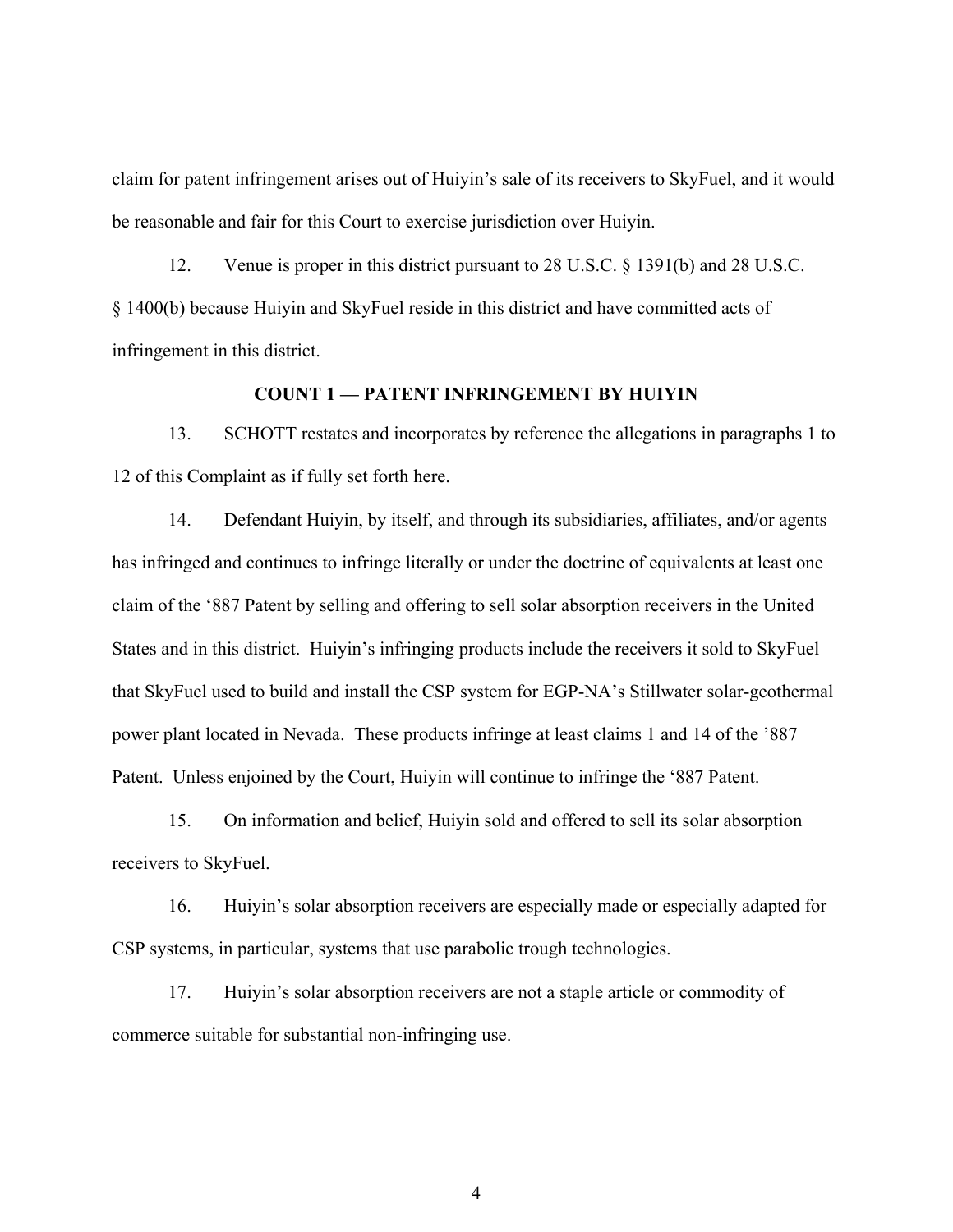18. On information and belief, Huiyin encouraged SkyFuel to use Huiyin's solar absorption receivers in combination with SkyFuel's parabolic trough technology.

19. Huiyin's infringement of at least one claim of the '887 Patent has injured SCHOTT, and SCHOTT is entitled to recover damages adequate to compensate for such infringement under 35 U.S.C. § 284.

20. The continued infringement by Huiyin will irreparably harm SCHOTT unless the Court enters an injunction prohibiting further infringement of the '887 Patent.

### **COUNT 2 — PATENT INFRINGEMENT BY SKYFUEL**

21. SCHOTT restates and incorporates by reference the allegations in paragraphs 1 to 20 of this Complaint as if fully set forth here.

22. Defendant SkyFuel, by itself, and through its subsidiaries, affiliates, and/or agents has infringed and continues to infringe literally or under the doctrine of equivalents at least one claim of the '887 Patent by making, using, selling, offering to sell, and importing into the United States and in this district solar absorption receivers and parabolic troughs that incorporate receivers. SkyFuel's infringing acts include building and installing the CSP system for EGP-NA's Stillwater solar-geothermal power plant located in Nevada. Specifically, SkyFuel has infringed at least claims 1 and 14 of the '887 Patent. Unless enjoined by the Court, SkyFuel will continue to infringe the '887 Patent.

23. On information and belief, SkyFuel sold and offered to sell its parabolic trough technology to EGP-NA for use in combination with Huiyin's solar absorption receivers to build and install the CSP system for EGP-NA's Stillwater solar-geothermal power plant located in Nevada.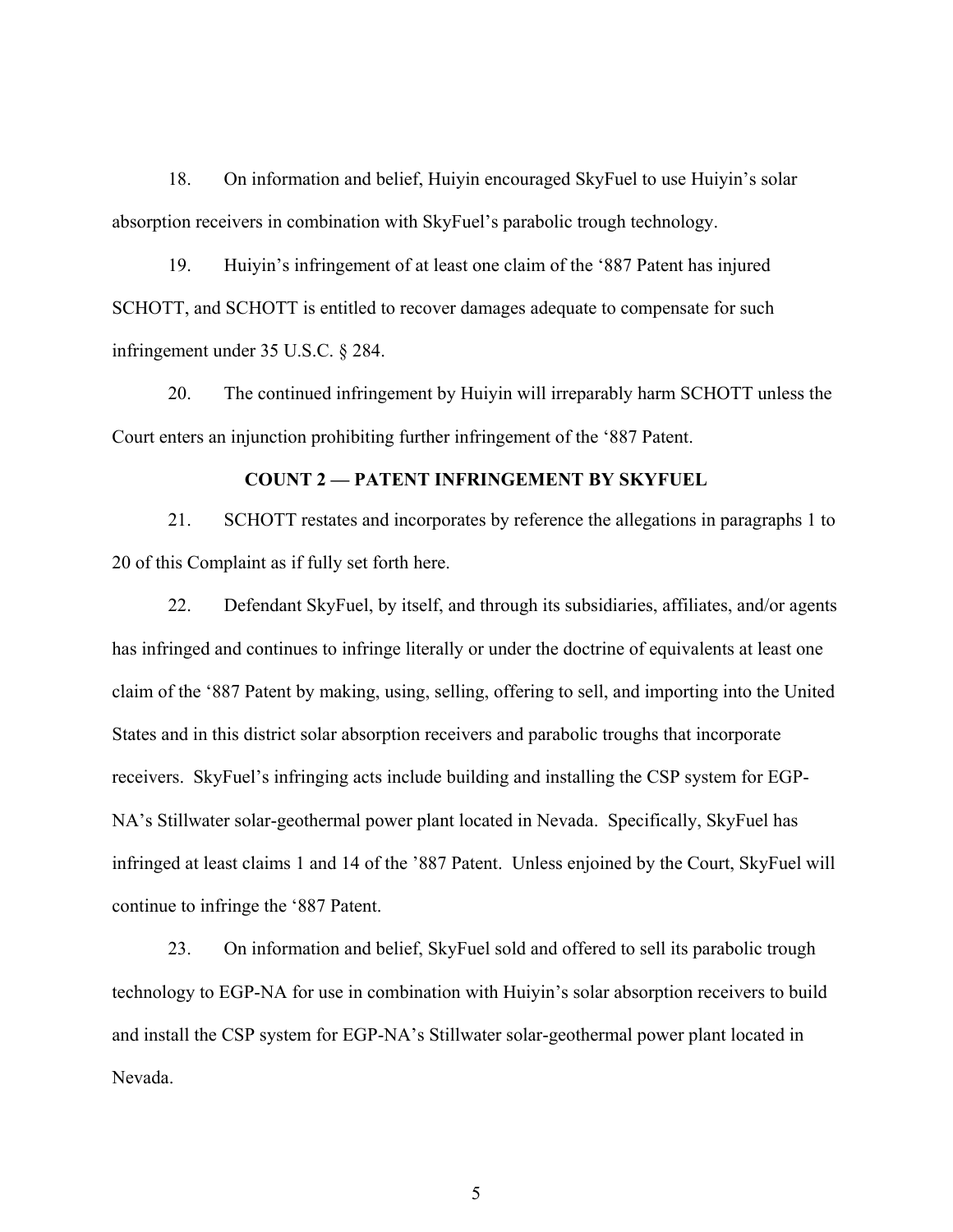24. SkyFuel's parabolic trough technology is especially made or especially adapted for CSP systems.

25. SkyFuel's parabolic trough technology is not a staple article or commodity of commerce suitable for substantial non-infringing use.

26. On information and belief, SkyFuel encouraged EGP-NA to use SkyFuel's parabolic trough technology in combination with Huiyin's solar absorption receivers.

27. SkyFuel's infringement of at least one claim of the '887 Patent has injured SCHOTT, and SCHOTT is entitled to recover damages adequate to compensate for such infringement under 35 U.S.C. § 284.

28. The continued infringement by SkyFuel will irreparably harm SCHOTT unless the Court enters an injunction prohibiting further infringement of the '887 Patent.

# **Prayer for Relief**

WHEREFORE, SCHOTT prays for judgment and relief as follows:

- a. Judgment that the '887 Patent is infringed by Defendants Huiyin and SkyFuel;
- b. A permanent injunction enjoining Huiyin and SkyFuel, their officers, agents, servants, employees, subsidiaries, and affiliated companies, and those persons acting in active concert or participation therewith, from engaging in the aforesaid unlawful acts of patent infringement;
- c. An award of damages arising out of Huiyin's and SkyFuel's acts of patent infringement, together with pre-judgment and post-judgment interest;
- d. An award of SCHOTT's costs and expenses incurred in connection with this action; and